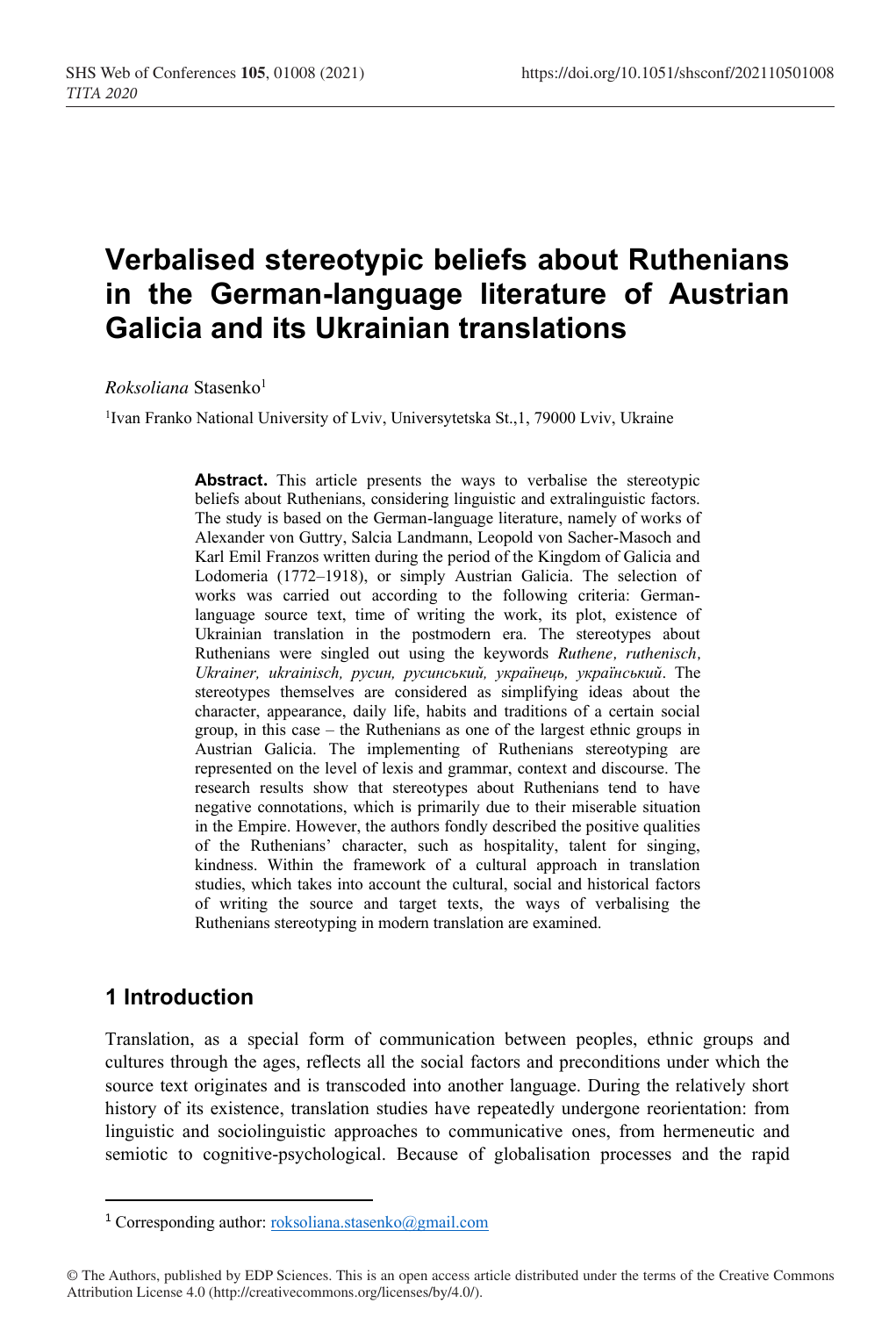development of telecommunication, nowadays translation is considered primarily as an act of intercultural communication, which enables communication between different cultures. Of course, as the most common way of human communication language plays the main role in this process. However, as the translation scholar J. House points out: "Language is culturally embedded: it serves to express and shape cultural reality, and the meaning of linguistic units can only be understood when considered together with the cultural contexts in which they arise, and in which they are used." [1] For these reasons, modern scholars treat translation not only as a linguistic transfer, but also examine the full range of nonlinguistic factors involved in the translation process, such as cultural and historical background of the source text, the identity of the author of the source text and the translator's role in the target culture.

This cultural approach is due to the cultural turn that developed in the 1990s as an aspect of functional translation studies and is primarily associated with the names of such scholars as Susan Bassnett and André Lefevere (1990), Lawrence Venuti (1995), Juliane House (2015). S. Bassnett and A. Lefevere proposed to study translation in context as a fact of history and a product of the target culture, rather than as a common and habitual comparison of language units and their differences in the source and target languages [2]. Translation, according to the authors, should function as a way of a culture building due to which relatively young peoples have the opportunity to express their identity in the environment of more influential neighbouring states. In addition, it should make it possible to reveal the images of authors and entire cultures hidden in the original texts [2]. In the framework of functional translation studies researchers K. Reiß and H. J. Vermeer propose to consider the purpose of translation as a transfer between cultures: "The translator (as a translator) is not interested in objective reality or truth values. The translator is interested in the value of a historical event as it manifests itself in a text, in relation to the applicable norm (culture) and current situation of the text (and / or its producer) and the change in value when the text is translated into a target text." [3] Translation scholars point out that the translator should not be interested in the transmission of reliable information, but in the transformation of the source text in accordance with the readership expectations in the target culture.

Cultural turn as a theoretical and methodological shift in translation studies is a good basis for the study of cultural stereotypes – simplified, standardised and emotionally coloured beliefs of the cultural community about the representatives of certain peoples. Like any other phenomenon of the objective world, they are realised in language, but behind such linguistic signs a whole range of extralinguistic factors is hidden, especially the peculiarities of relations between different peoples, which have developed over the long history of their existence. As part of the study of the verbalised ethnic stereotypes translation, a cultural approach allows us to explore images and ideas that are not explicitly expressed in the text, and to identify possible deviations in the perception of these images in the target culture.

In today's world, the relevance of the study of ethnic stereotypes is not in doubt, because they govern most international relations, and in particular conflict situations. At the stage of Ukraine's formation as an independent state and its identification in the world, it is interesting and at the same time extremely essential to examine how Ukrainians were perceived by representatives of other cultural communities, how such ideas were formed and how they were transmitted by language. An equally important issue is the study of the ways to translate such verbalised stereotypes into modern Ukrainian. This article aims to consider the linguistic means of implementing stereotypical beliefs about Ruthenians (the name of Ukrainians used in Western Ukraine until the twentieth century) in Germanlanguage literature, which arose and existed in the period of the Kingdom of Galicia and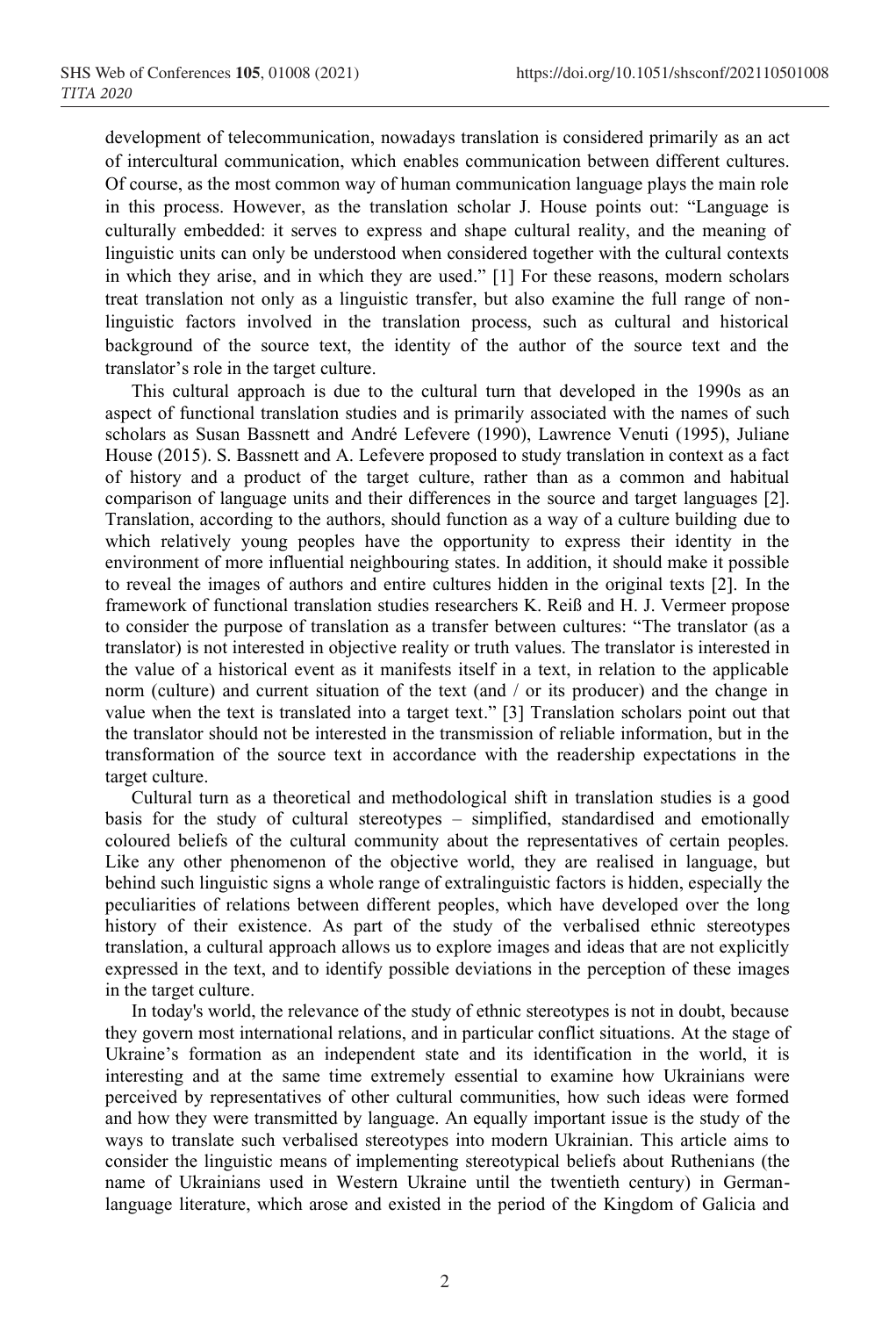Lodomeria (1772-1918) as the biggest crown land of Austria and later of the Austro-Hungarian Empire (in particular in the works of Alexander von Guttry, Salcia Landmann, Leopold von Sacher-Masoch, Karl Emil Franzos) and to explore the tactics of their translation for the modern Ukrainian readership in view of cultural, historical and social factors.

# **2 Research methods**

The research methodology is based on the principles of anthropocentrism, interdisciplinarity, ethnocentrism and on the cultural approach to the analysis of the linguistic means of representation of ethnic stereotypes in the German-language texts and their reverbalisation in the Ukrainian language with the aim of investigating their essence, cultural specificity, and influence on the target recipients. First, the analysis of scientific definitions (to define and interpret the concept of stereotype) and a brief overview of the study of stereotypes in sociology as well as in linguistics are presented.

In the scientific literature, stereotypes are defined as "beliefs about the characteristics, attributes, and behaviours of members of certain groups" [4]. Such groups can be characterised by different categories, such as nationality, religion, gender or age. Ethnic stereotypes are the main focus of this article, for which we find the following definition:

Representations of a group identified by an ethnic label […] which reproduce the most frequently represented traits associated with such groups. Selective perception or salience tends to reinforce such stereotypes by drawing attention to examples confirming it and blinding the observer to individual differences. [5]

Stereotypes were originally used in the publishing sphere to denote special forms of prints, through which it was possible to achieve large number of printed copies. In the 20th century, stereotypes were adopted in the fields of sociology, psychology, ethnology, linguistics and cognitology. Repetition and frequent use have become a metaphor for a stereotype in a new sense. American journalist and publicist W. Lippmann, a pioneer in the development of the science of stereotypes, defines them as mental concepts, images in our heads that serve to simplify and save effort to explore something new. According to him, the modern world is characterised by haste, so we do not have time to delve into details – we usually notice only one feature of the object and the rest are supplemented by stereotypes [6]. Summarising the results of research by other scholars, J. Gilmour cites aspects that influence the formation of stereotypes, namely: coordination of goals, observation of facial features to identify age, gender and race, activation of knowledge about the cultural community, gained through the media, social belief and imagination [7].

Stereotypes, like any other phenomena of the objective world, are implemented by the means of language. The process of transmitting stereotypes through language is quite complex, because a few words, sentences or text passages must contain all the knowledge about a particular social group, formed over a long period of time in the collective consciousness. However, in the case of national or ethnic stereotypes, usually only one ethnonym, such as *German* or *Jew*, is enough to activate all background knowledge about the members of this community. In this case, ethnonyms work as signs, forcing us to turn to semiology. German researcher H. H. Hahn describes stereotypes from a semiological point of view as special signs for the collective designation of a certain object (in our case a group of people or its representatives), which consist of three elements – perception, attribution, and emotional connotation  $-$  and which are always parts of sign systems, i.e. they cannot exist in the mental and social world separately from each other [8].

Regarding the formal expression of stereotypes, there is still no clear structure in the scientific literature. German linguist U. Quasthoff believes that stereotypes are realised primarily in the form of sentences with different perspectives of stereotyping (for example: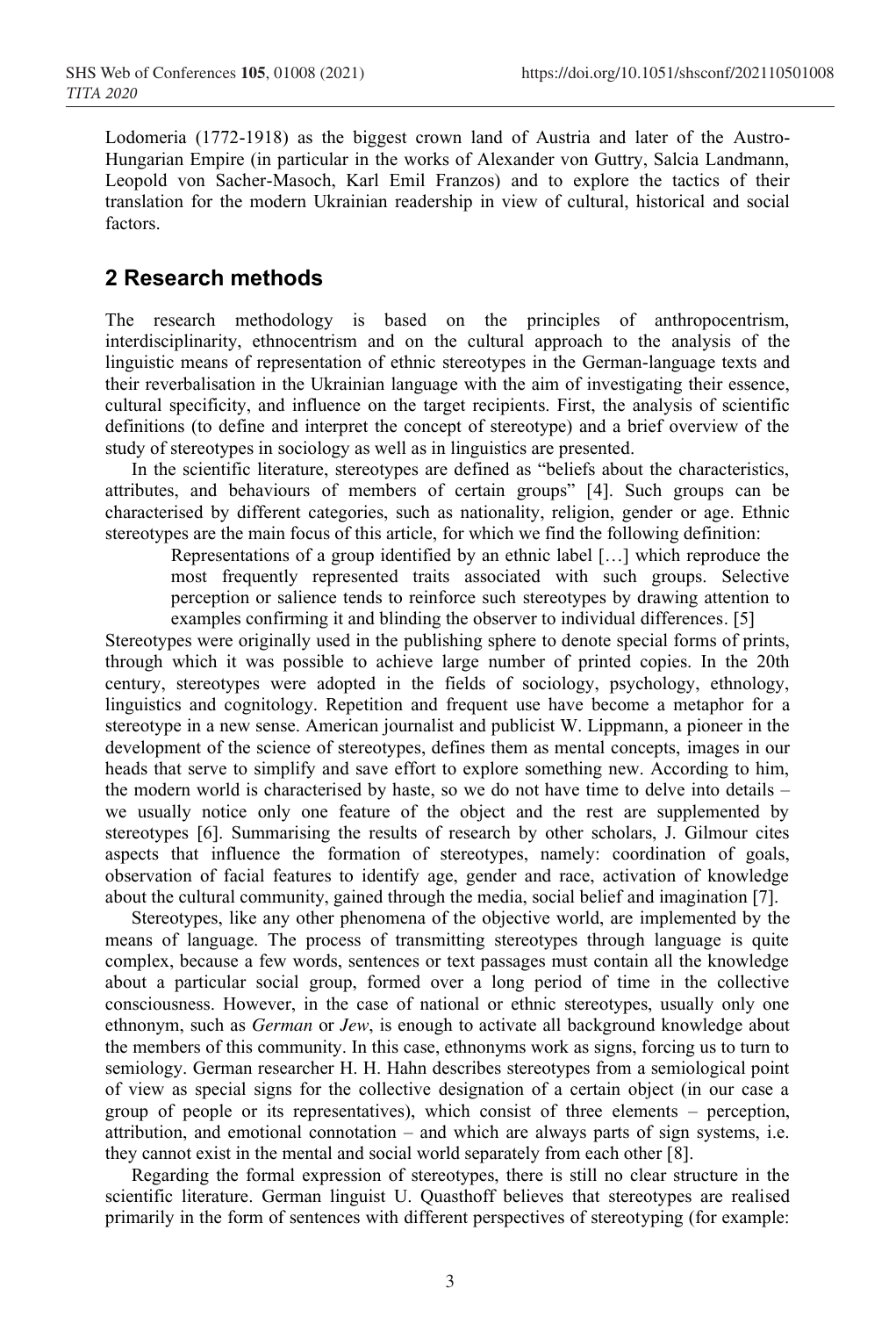*I believe that Germans are…*; *We were told that Germans are…*), as well as at the discursive level that requires additional knowledge to understand a particular stereotype [9]. O. Falafivka proposed the classification of ethnic stereotypes representation, distinguishing their primary language markers and the aids for their verbalisation. Into the first group the researcher includes ethnonyms and their derived adjectives and adverbs, toponyms and words derived from them, anthroponyms, colour names, religions, names of well-known national symbols, values and realities. The second group includes phraseologies, stylistic devices, implicit means, constant phrases, proverbs and sayings [10]. H. J. Heringer believes that stereotypes can be recognised among other expressions in the text with the help of so-called "search masks", which may consist of the name of the group we are looking for, verbs *to be*, *to do*, *should*, adjective *typical*, adverbs *always*, *constantly*, pronouns *all*, *these*, *all these* [11].

To identify and substantiate the means of ethnic stereotypes representation that have an established valency, this study used a combined semantic-structural method. The distribution method is used to identify the peculiarities of word compatibility to denote ethnic stereotypes in German and Ukrainian, and the contrastive method is used to compare the peculiarities of implementation and structural elements of ethnic stereotypes about Ruthenians in German and Ukrainian*.* In the present research, both primary language markers of ethnic stereotypes, namely of Ruthenians, and their syntagmatic and contextual implementation are considered. The study used the works written by German-speaking authors who lived in the Habsburg Kingdom of Galicia and Lodomeria (1772-1918), who were natives of this region, travelled across or worked in its territory and shared impressions of their experiences in their numerous literary and journalistic works. A key aspect in the selection of works was the question of whether the mentioned Germanlanguage works were translated into Ukrainian in the postmodern era, i.e., for the modern Ukrainian readership. The search for stereotypes about Ruthenians was carried out using the keywords *Ruthene*, *ruthenisch*, *Ukrainer*, *ukrainisch*, *русин*, *русинський*, *українець*, *український* (typical ethnonyms to denote the Ukrainian people in the 18th-20th centuries and the adjectives derived from them). To explain the functioning of ethnic stereotypes in synchrony, i.e., in the period of Austrian Galicia (1772-1918) and in the period of their verbalisation in Ukrainian-language texts – starting from the 21st century, the descriptive method is applied. The contextual method was used to establish the levels of verbalisation of ethnic stereotypes in German-language texts, examining linguistic, situational and culturological dimensions.

As for the translation of linguistic means of ethnic stereotypes realisation, they have not been the subject of research in the German-Ukrainian language pair in the field of Ukrainian translation studies yet. This determines the relevance of this article. Ukrainian translations of verbalised stereotypes about Ruthenians are analysed within the framework of a cultural approach in translation studies, which defines translation as a transfer between cultures, as a special form of rewriting. Cristina Marinetti emphasises that "translation is one of the ways in which works of literature are 're-written', and these re-writings are the primary way in which cultures construct 'images' and 'representations' of authors, texts and entire periods of history" [12]. To reconstruct such images, it is necessary to involve in the analysis not only such classical categories of translation as the original or equivalence, but also cultural transformations, variability, cultural differences and power [13]. Because ethnic stereotypes as mental constructs are deeply ingrained in the culture of a particular people, their verbalisation takes place in view of the values and heritage that are specific to a particular cultural community.

If we take into account the fact that in the framework of a cultural approach the translated text will be subject to change due to cultural, historical and social needs and requirements of the target culture, we can hypothesise that stereotypes about Ruthenians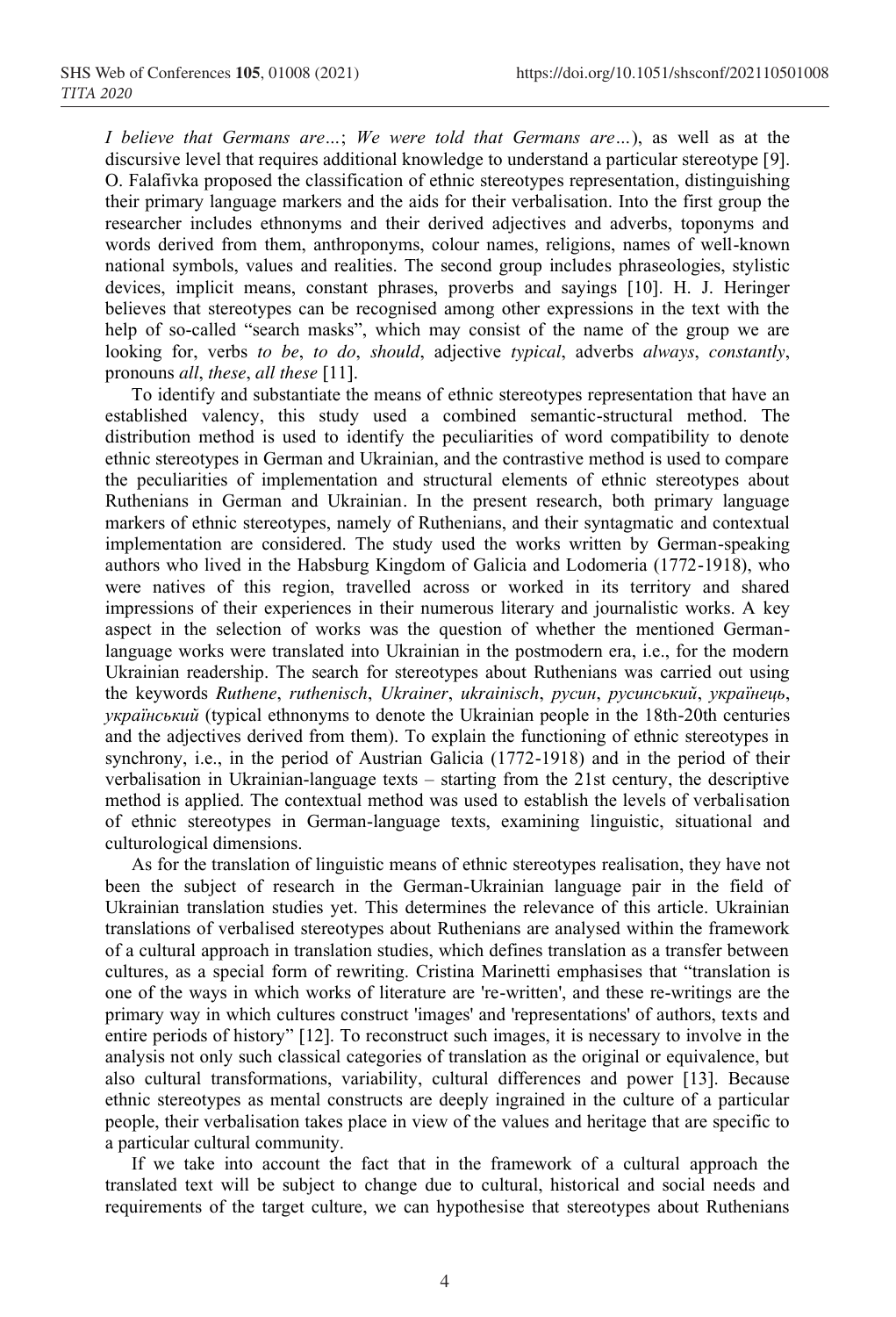verbalised in the works of German-speaking authors in Austrian Galicia will inevitably be restructured and rethought in modern Ukrainian translations, as the Ruthenian people have gone through and still go through a long and difficult path of forming their own identity in the international space, which requires a constant struggle for dignity and recognition of this ethnic group in the world. Therefore, translators will act as mediators between the two cultures and will intervene in the words of the author of the original work to ensure the maximum approximation of the original text to the modern Ukrainian readers.

# **3 Research results**

The Kingdom of Galicia and Lodomeria was formed as a result of the First Partition of Poland in 1772 as a new administrative-territorial unit within the Habsburg Empire. It covered the territory between the Polish cities of Kraków, Tarnów and Przemyśl (modernday Eastern Poland) and the Ukrainian cities of Lviv, Kalush and Ternopil (modern-day Western Ukraine). Today the largest crown land of the Empire, which existed until 1918, is rarely associated with a multicultural, multilingual, polyethnic historical landscape. At that time, it was called "Halb-Asien" (Semi-Asia, the title of a book written by a Germanspeaking writer from Galicia Karl Emil Franzos), an exotic country of bears, a wild region far from the capital of Vienna, where robbers hid [14]. Galicia (shortened name of the Kingdom) existed in the minds of Empire citizens as a stereotype of "poor European house", where, in addition to everyday difficulties and arbitrariness of officials, quarrels among the population and lack of prospects determined the existence of mostly rural population [15].

As for the population of Galicia, it consisted of three large ethnic groups, which differed greatly from each other: Ukrainians, called Ruthenians, Poles and Jews, which were complemented by some other smaller groups like Germans, Armenians and other. In 1851, the census showed 4.5 million inhabitants, by 1910 that number had risen to 7.5 million. 58% of the Galician population were Poles, who usually were feudal lords and small traders, 40% were Ruthenians, who inhabited mostly rural areas, and 12% were Jews, who have always been in the spotlight because of their "otherness". The writer Salcia Landmann emphasised the sharp contrast between the representatives of different ethnic groups, writing the following: "In this country, despite close economic ties, Poles, Ruthenians and Jews lived together, but culturally separated from one another like oil and water" [16]. Cultural differences between ethnic groups were based mainly on their religious denominations, which largely determined the daily life, habits, customs and behaviour of the population. In Galicia, a distinct variety of denominations was presented: "The diversity of churches and denominations represented in the crown land was as colourful as the ethnic composition of the population. […] Roman Catholics lived in close proximity to Greek Catholics and Orthodox Christians, to Jews and Protestants of various denominations, to Karaites and believers of the Armenian Uniate Church." [15] Thus, the Galician population was an interesting and at the same time complex construct, where people of different cultural, language and religious origins lived in a relatively small area. In general, Galician society was described as follows: agrarian property, mostly in the hands of the Polish nobility, on the one hand, and poverty on the other, Polish-speaking farmers in the west of the province and Ukrainian-speaking in the east, as well as Jewish village craftsmen, tenants of inns and small traders [17].

An interesting question is why among the Slavs in Eastern Europe there appeared a relatively large number of German native speakers, as until 1772 there was no German cultural tradition at all (by 1786 about 3097 families moved to Galicia). Maria Kłańska, a Polish researcher of Galician literature, explains this fact as follows: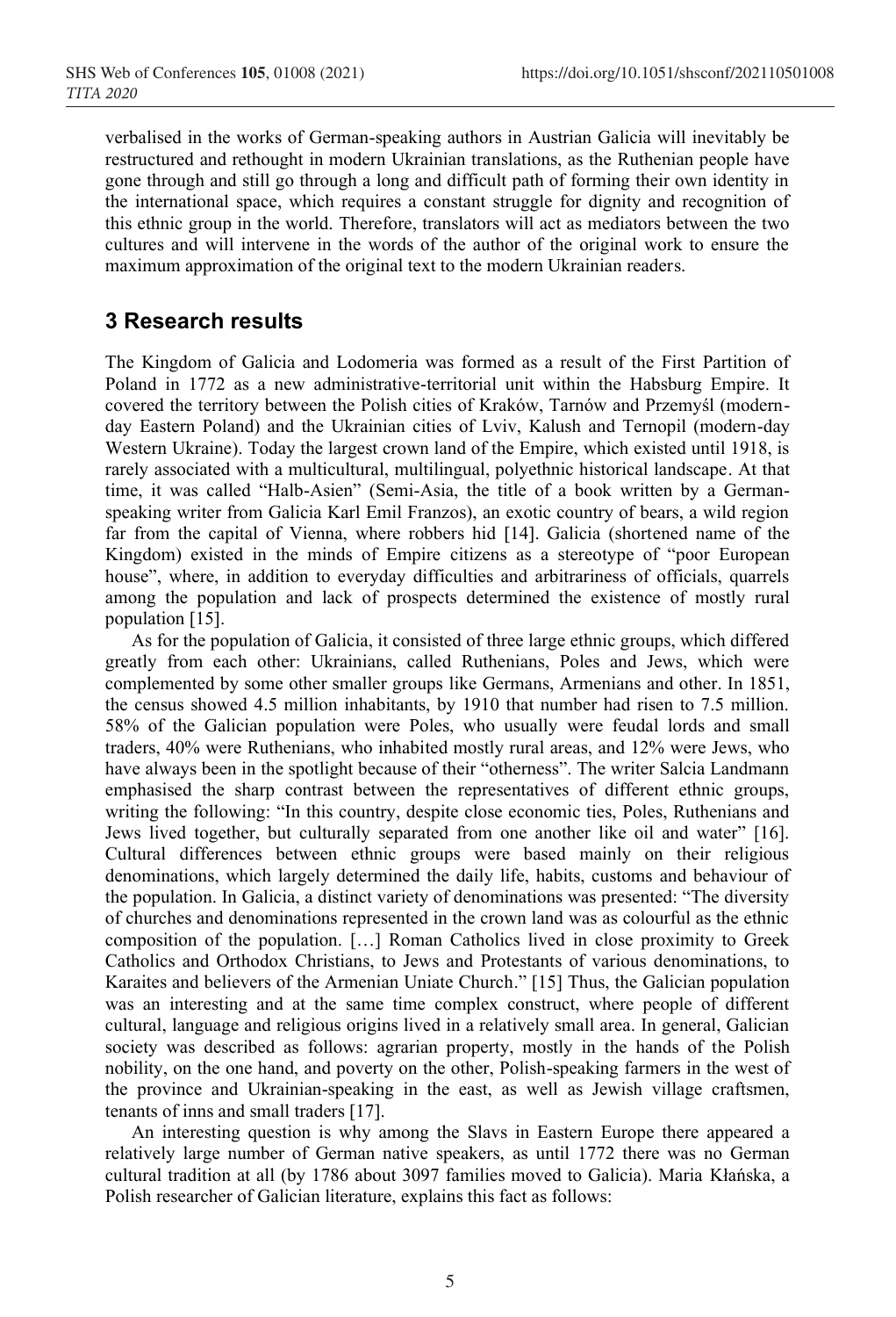The Germanised administrative apparatus, the educational and judicial systems offered German-speaking officers, teachers, and scholars the opportunity for a worthwhile professional career. Added to this, there were the needs of the army, which set up its posts in numerous garrison towns in the occupied country. The impoverished German farmers from the Palatinate, Hesse and Swabia were lured to Galicia by an extensive advertising campaign by Joseph II with many privileges. The urban colonisation was also supported by the House of Habsburg, so that many merchants, craftsmen, entrepreneurs and representatives of the liberal professions settled in Galicia. [18]

The existence of a German-speaking population on Slavic territory gave rise to the socalled "German-speaking literature of Austrian Galicia". The authors of this literature were natives of the Habsburg crown land Kingdom of Galicia and Lodomeria, lived in this region or travelled across its territory and shared impressions of the social-cultural life of the land in their numerous notes, diaries, essays, stories and novels. According to Yu. Prokhasko, the purpose of such writings lies in describing, classifying and comparing aspects of life in the newly formed territorial unit, as well as in satisfying the curiosity of the readership in the German lands. In addition, such literature has left the most crucial effect – it has led to the formation of several clichés and stereotypes about Galicia [19]. In their works, the authors of German-language Galician literature usually directly address the Germanspeaking, "European" readers, emotionally and somewhat exaggeratedly informing them about things unknown to Western people. Among such reports, there are many ethnic stereotypes that describe the population of Galicia in a simple and emotional way. The analysis of ethnic stereotypes about Ruthenians is relevant for this article, which will be presented in the next part of the study. Such authors, whose works will be analysed in this article, were four German-speaking writers Alexander von Guttry Salcia Landmann, Leopold von Sacher-Masoch and Karl Emil Franzos. The analysis includes five culturological essays by these authors with a total volume of 675 pages of original and translated texts, which were written during the existence of the Kingdom of Galicia and Lodomeria, although they were published outside its territory. It should be emphasised once again that these are only those works in which the authors described the character, appearance and daily life of the Ruthenian people, and which are translated into Ukrainian in the postmodern era: A von Guttry "Die Polen. Die Ruthenen. Die Juden" (Ukranian translation by I. Klym, A. Paslawska), S. Landmann "Mein Galizien" (Ukrainian translation by P. Rykhlo), L. von Sacher-Masoch "Don Juan von Kolomea" (Ukrainian translation by N. Ivanychuk), "Am Dniester" (Ukrainian translation by Kh. Velyka, Yu. Prokhasko), K. E. Franzos "Markttag in Barnow" (Ukrainian translation by P. Rykhlo).

First, the variants of using ethnonyms as primary lexical markers of ethnic stereotypes in the source and target texts will be presented. During the existence of Galicia, the western Ukrainian population was called *Ruthenen* in German, which is borrowed from Latin. Most Ruthenians lived in archaic conditions, having no contact with the wave of social and economic modernisation that swept the western parts of the empire [20]. Therefore, stereotypes about Ruthenians usually contained information about their poverty and difficult life: *"Heute sind die Ruthenen einer der unglücklichsten, zertretensten Volksstämme auf Erden."* [21] – writes the Austrian writer, a native of Galicia, Karl Emil Franzos in the work "Markttag in Barnow". The author combines the ethnonym with negative connotative adjectives used in the form of a superlative, which provides the statement with exaggeration and emotion. In the target text we find the full lexical equivalent of this stereotype without any linguistic changes to what is written: *"Сьогодні русини є одним з найнещадніших, найпригнобленіших племен на землі."* [22] The only difference between the original and the translation in this case is its perception in the source and target cultures. The adverb *heute* (today) emphasises the current state of events that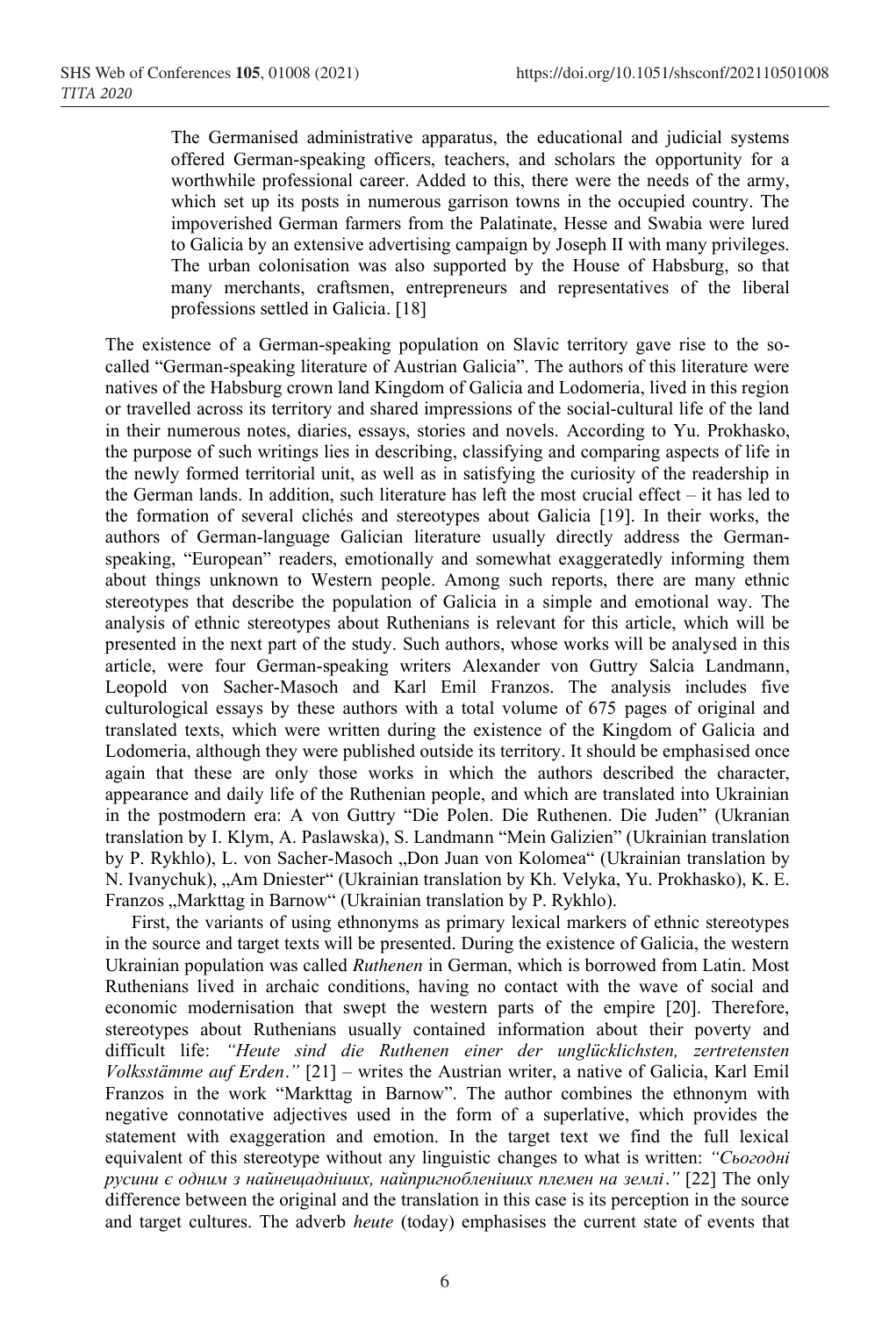prevailed at the time of writing. However, the modern Ukrainian reader would rather be dissatisfied with such a statement of the fact and would not agree with the words of the author. Another example of a combination of ethnonyms and descriptive adjectives to inform about the character of Ruthenians can be found in the work of A. von Guttry "Die Polen. Die Ruthenen. Die Juden": *"der Ruthene* [ist] *langsam und überlegt, misstrauisch, argwöhnisch und verschlossen, zugleich aber doch auch leichtgläubig und unbeholfen"* [23] – *"русин є неквапливим та розсудливим, недовірливим, обачним та потайливим, але разом з тим щирим та безпорадним"* [24]. The author uses several adjectives to describe the typical character traits of the Ruthenians. As in the previous example, there are no visible changes applied to the translation, but the perception of the stereotype also differs, because the verb *to be* is used in the original in the present tense, which also emphasises the actuality of events and may not correspond to today's reality.

Leopold von Sacher-Masoch, an Austrian writer and a native of Galicia, uses the ethnonym *Russen* in his work "Don Juan von Kolomea" to denote the Ukrainian people of Galicia: *"Wir Russen erzählen gerne und lassen uns gerne erzählen."* [25]; *"Ein Russe, das hatte er gleich gesagt, und war auch nicht schwatzhaft genug, um für einen Polen gelten zu können."* [25] In the first example, the author uses an autostereotype – a vision of a particular social group itself, which is expressed in the personal pronoun *wir* (we). M. Thiele believes that autostereotypes tend to emphasise the positive qualities [26], which is clearly shown in the first example. In the second example, the author applies the stereotype of the Ruthenians, comparing it with the neighbouring people – the Poles. In both cases, the ethnonym *Russe(n)* is used, which in modern German corresponds to the word *Russian(s)*. Apparently, the author used this term as derived from the word *Rus*', a historical territory in Eastern Europe inhabited by Eastern Slavs. However, the competent translator N. Ivanychuk rendered this ethnonym in Ukrainian as *русини* (*Ruthenians*), which demonstrated her awareness of the then historical and cultural background: "*Ми, русини, охочі до розповідей, але й охочі слухати розповіді інших."* [27]; *"Русин – про це він одразу ж сказав, та й не такий балакучий, щоби прийняти його за поляка."* [27] In these two examples we can speak about cultural and historical analogues in the source and target languages. In the same work, the author uses another ethnonym, namely *Kleinrussen* (Little Russians), to describe the Ukrainian inhabitants of Galicia: *"Das ganze östliche Galizien vom San an, ist vorwiegend von Kleinrussen, drei Millionen bewohnt, welche der unirten* [sic!] *griechischen Kirche angehörten."* [25] In the German online lexicon, we find the definition of the ethnonym *Kleinrussen –* a Russian-Slavic tribe in southern Russia, Eastern Galicia, and North-Eastern Hungary, which differs from the Great Russians in customs, way of life and language [28]. Due to historical events and as a consequence of the formation of an independent Ukrainian identity, the term Little Russians is today considered as chauvinistic, offensive and unacceptable in Ukraine. To avoid misunderstandings in conflict situations between the author and the reader of the work, the translator used the neutral ethnonym *українці* (Ukrainians), thus applying the strategy of corrective translation: *"Уся Східна Галичина, починаючи від Сяну, заселена здебільшого українцями, чисельністю до трьох мільйонів мешканців, які належать до уніатської греко-католицької церкви."* [27]

The Swiss writer from Galicia, Salcia Landmann, also uses the ethnonym *Ruthenen*, which the translator instead transmits as *українці* (Ukrainians), thus, adapting the translation as close as possible to the modern Ukrainian readers: *"Auch daß es nicht den Juden, sondern den Ruthenen hier in Ostgalizien damals am schlechtesten ging, verzeichnet der Reiseführer getreu und erwähnt, daß die Ruthenen meist Bauern, oft landlos und häufig Analphabeten waren."* [16] – *"Те, що у Східній Галичині найгірше велося тоді не євреям, а українцям, путівник також зазначає, нагадуючи, що українці були переважно селянами, часто безземельним і неграмотними."* [29] This stereotype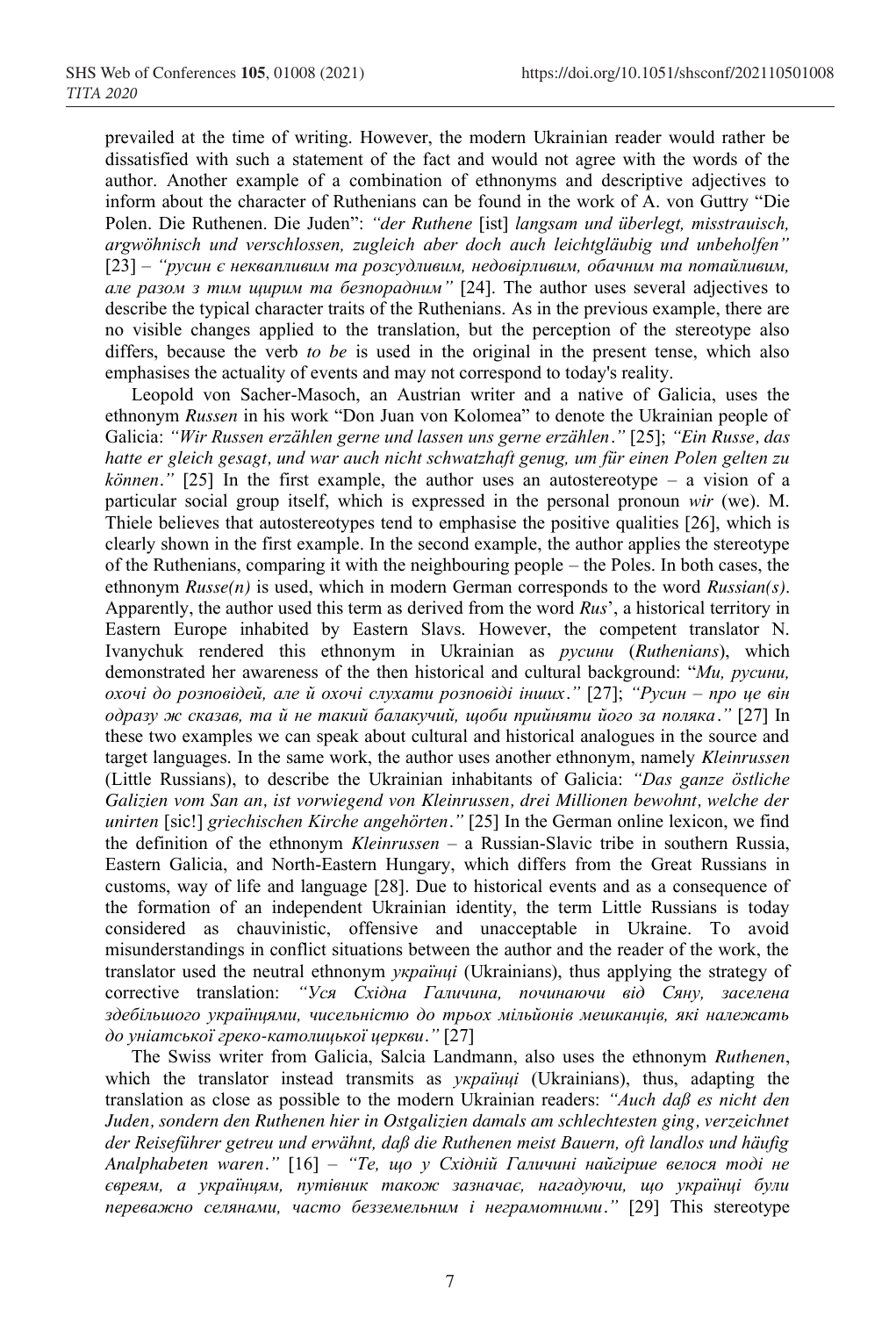contains information about what the Ruthenians did in their daily lives and about their miserable situation in general. In this example, the stereotypical representation is reinforced by three adverbs of frequency *meist* (most of time), *oft* (often), *häufig* (frequently). In translation, we see that the third adverb was left out, which reduces the emphasis on the repetition of facts and somewhat eliminates the negative features of the Ruthenians. Due to these adverbs, the stereotype is also verbalised in the form of generalisation considering all members of the ethnic group.

Not all stereotypes about Ruthenians used in the German-language literature of Austrian Galicia are negative. Despite the fact that the Ruthenians lived quite poorly, they differed in their positive character traits, as we can see in the examples from the work "Am Dniester" by L. von Sacher-Masoch: *"Die Gastfreundschaft ist eine Leidenschaft der Ruthenen und der einfachste Landmann übt sie mit einem Takte, den man in Norddeutschland bei dem Vornehmsten übel vermisst."* [30]; *"Gutmütig ist der Ruthene im höchsten Grade, so dass er selten etwas nachträgt, und nach der grössten Bedrückung doch nie Rache zu nehmen sucht."* [30] To emphasise such positive qualities of Ruthenians as hospitality or kindness, the author reinforces stereotypes with many superlatives. Translators seems to like the author's idea to reinforce positive traits of their historical ancestors and use them even more often than in the source text: *"Гостинність – це справжня пристрасть русина, і навіть простий селянин виявляє її з таким тактом, якого годі шукати навіть у найвельможніших домах Північної Німеччини."* [31]; *"Добросердність русина не знає меж, так що він анітрохи не злопам'ятний, не прагне помсти навіть за найбільшу кривду."* [31] In the original, we find the phrase *Leidenschaft der Ruthenen* (passion of Ruthenians), which is supplemented in translation by the adjective *справжня* (real). The author of the source text also states that Ruthenians are rarely spiteful, and in translation the adverb *selten* (seldom) was changed to *анітрохи* (not a bit). Such a translation somewhat modifies the author's words, as *seldom* is not the same as *not a bit*. It is also interesting to note that in the above-mentioned examples the author uses the ethnonym *Ruthenen*, although in other works he resorts to the use of the terms *Russen* (Russians) and *Kleinrussen* (Little Russians). From this we can conclude that the author did not think much about the images of Ukrainians he creates and called them rather ill-considered. Another example of integrating positive traits into a stereotype by the method of generalisation is an example from the work of K. E. Franzos: *"unter den Russinnen singt jeder und dichtet fast jeder"* [21] – *"адже серед русинів співає і віршує майже кожен"* [22]. In the original, the author uses the indefinite pronoun *jeder* (each) twice: once with the verb *singen* (to sing), and once with the verb *dichten* (to write poetry), supplementing it with the particle *fast* (almost). However, the translator decided to reinsure himself, and not to make a too broad generalisation about the singing talents of Ukrainians. Therefore, he used only the form *майже кожен* (almost each) with both verbs.

Linguistic implementation of the stereotypes about Ruthenians is done not only on the level of lexical or grammatical, but also stylistic devices of speech. One of such tool is comparison. Authors of German-language literature in Austrian Galicia often compared the Ruthenians to the Poles who lived and worked nearby. A. von Guttry compares the Ruthenian hospitality, which has already been mentioned in this article, with that of the Poles: *"Auch der Ruthene hängt mit äusserster Zähigkeit am Alten, und auch die Gastfreundschaft gehört, wie bei den Polen, zu seinen Haupttugenden."* [23] – *"Русин теж глибоко шанує традицію. Гостинність, як і в поляка, належить до його головних чеснот."* [24] We see that in translation the plural form of the noun *Polen* (Poles) has been changed to the singular form *поляк* (Pole), which establishes a certain connection between a Ruthenian and a Pole as selective representatives of their ethnic groups. L. von Sacher-Masoch also compares the positive character traits of the Ruthenians with the character of the Poles: *"Im österreichischen Heere gilt der Ruthene, ebenso wie*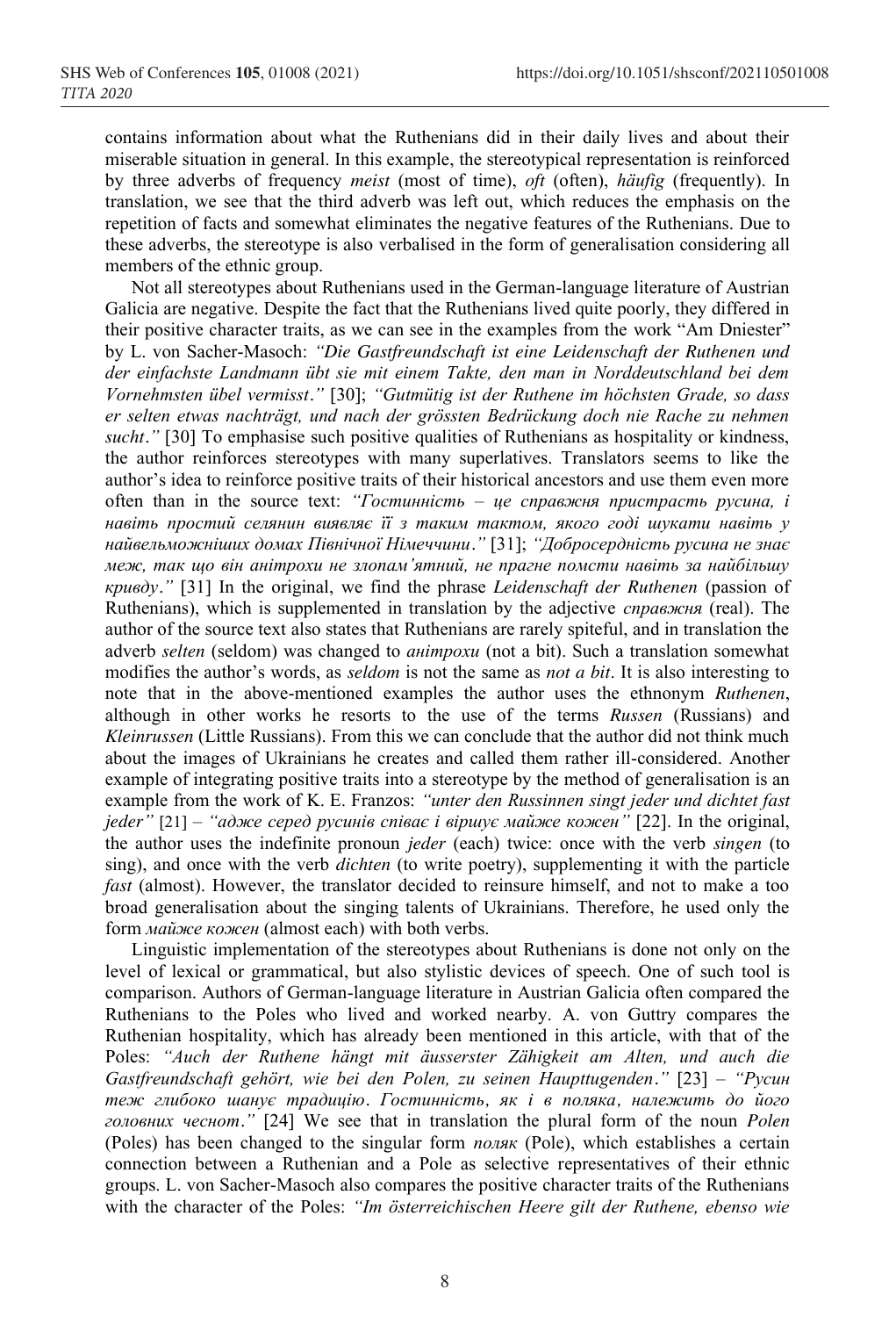*der Pole, mit einem Worte, der galizische Soldat als der beste, ausdauerndste und verlässlichste."* [30] – *"В австрійському війську русина, так само як поляка, словом, галицького солдата вважають найкращим, найвитривалішим і найнадійнішим."* [31] In this example, the writer combines several ways of realising ethnic stereotypes, namely ethnonyms, comparisons, superlatives and generalisations (he unites a Ruthenian and a Pole in one word – a Galician soldier). There are no special lexical or grammatical changes in the translation of the mentioned example. When using the ethnonym *Ruthenian*, the authors usually mean the average, generalised representative of the ethnic group of Ruthenians, which, according to the research results, belongs to the masculine gender. When it comes to women, the authors usually use additional stereotypes, which imply that the information concerns the women. The following example from the work of L. von Sacher-Masoch demonstrates the peculiarities of the use of such a "female stereotype" along with the stylistic comparison: *"Insbesondere sind die ruthenischen Frauen oft von ausgezeichneter Schönheit, gleich den Polinnen mit reichen, meist dunklen Haaren und seelvollen Augen ausgestattet."* [30] – *"Особливо руським жінкам притаманна незрідка просто-таки виняткова врода, оздоблена, так само як і в польок, густим, темним волоссям і промовистими очима."* [31] We do not see any lexical or grammatical changes in the translation, but we do see that the *ruthenische Frauen* (Ruthenian women) are translated as *руські жінки* (women of Rus'), but not as *русинські жінки* (Ruthenian women), which expresses a greater connection with women in the historical territory of Rus' than with women from Galicia.

In addition to the stylistic means of comparison, the authors also use the technique of antithesis which arises through the opposition of two concepts that are on the same logical level [32] to compare representatives of different ethnic groups and their main features. An interesting example is a comparison of a Ruthenian with a Galician German by K. E. Franzos:

*Der Ruthene ist träg, der Deutsche überaus fleißig. Der Ruthene liebt den Schnaps sehr, der Deutsche trinkt am Sonntag sein Gläschen Meth oder Wein und sehr selten ein Glas über den Durst. Der Ruthene ist kein guter Rechner, der Deutsche ist sparsam bis zum Geiz; der Ruthene ist vertrauensvoll und läßt sich darum leicht vom Polen oder Juden betrügen, der Deutsche ist mißtrauisch, vorsichtig, reell, borgt niemand und läßt sich überhaupt, aktiv wie passiv, nur überaus ungern in Geldgeschäfte ein; der Ruthene ist schmutzig, der Deutsche sauber; der Ruthene ist gern Landwirt und Viehzüchter zugleich; der Deutsche wirft sich auf irgend eine Spezialität und hält sie fest: er züchtet Kälber oder er baut Gemüse u. dgl. Darum ist Deutsche wohlhabend, während der Pole und Ruthene mit harten, materiellen Nöten ringt.* [21]

The author contrasts the character, habits and daily activities of Galician Ruthenians and Germans. Unfortunately, most of the features of the Ruthenians also have a rather negative connotation, while the Germans are credited with the best virtues. Here the identity of the author is manifested, as he, being a native of Galicia, considered himself a conscious German all his life, because his father taught him to love everything German and brought him up "in the spirit of admiration for German culture and language" [33]. Therefore, the Germans appear in the works of K. E. Franzos mostly in a positive light. In the target text, the translator remained faithful to the author and did not make any special changes to his words. However, we can predict the reaction of the Ukrainian reader, who, obviously, will not be satisfied with the following description:

*Позаяк русин інертний, а німець надзвичайно старанний. Русин дуже любить горілку, а німець випиває в неділю свою склянку меду або вина й лише зрідка ще щось, аби вгамувати спрагу. Русин не надто великий рахівник, натомість німець економний аж до скупості. Русин довірливий, а тому дає*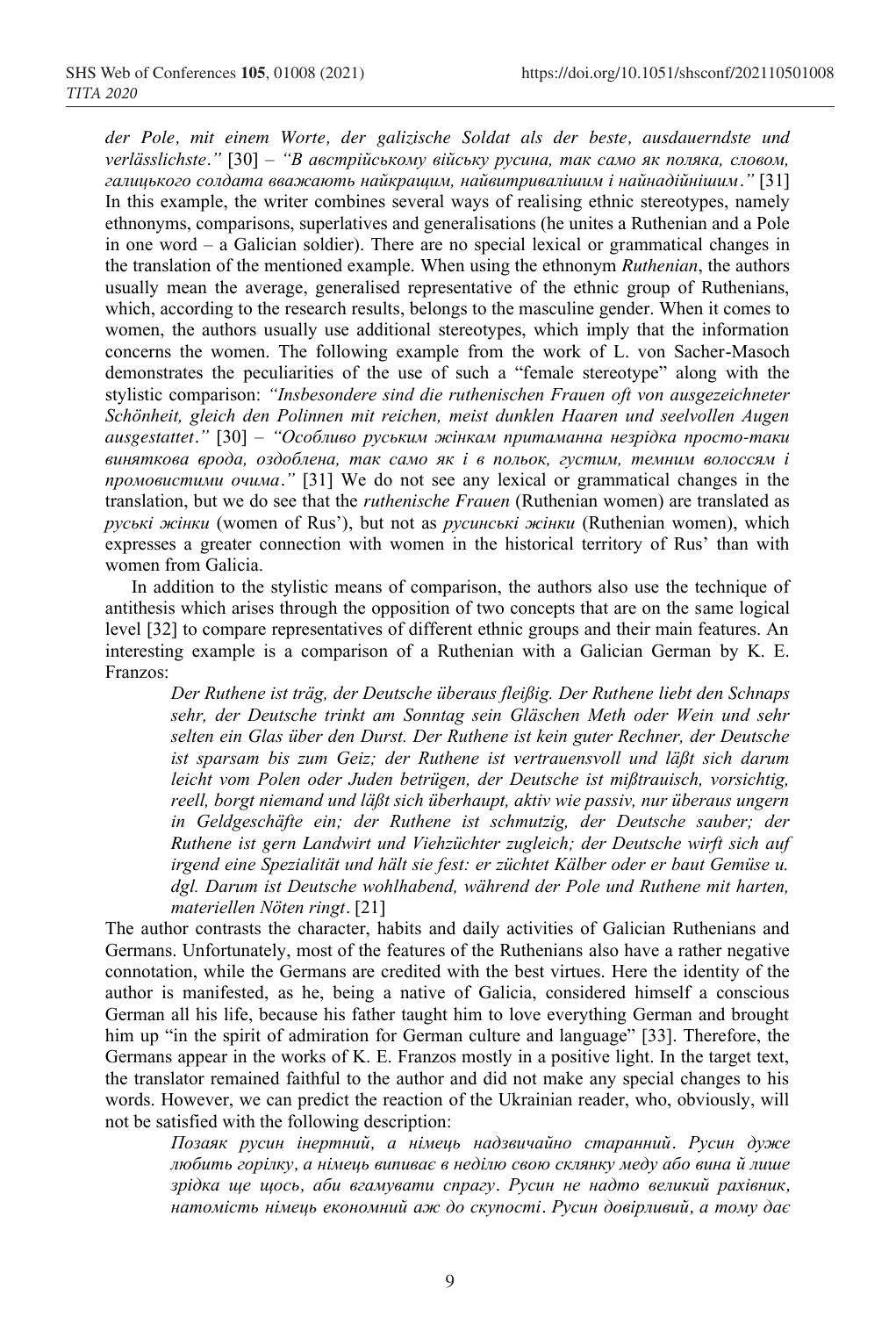*себе легко обдурювати полякові чи євреєві, німець – недовірливий, обережний, чесний, ніколи ні в кого не позичає і взагалі дуже неохоче ув'язується, активно чи пасивно, у фінансові ґешефти. Русин брудний, німець чистий. Русин нерідко водночас займається як рільництвом, так і тваринництвом, німець зазвичай віддається якійсь певній сфері й міцно тримається її: він розводить телят або вирощує овочі або вдається до чогось подібного. Тому німець заможний, в той час як поляк чи русин живуть у важкій матеріальній скруті.* [22]

It is also interesting to observe how German-speaking authors from Galicia verbalise the specific relations of Ruthenians with various neighbouring ethnic groups. Apparently, the Ruthenians were friendly to the Austrians, who annexed their territory, but improved the conditions of their social life by separating them from the Poles. K. E. Franzos integrates this fact into the following stereotype: *"'Denn durch den Österreicher sind wir erst Menschen geworden', sagt der Ruthene und vom Sohn auf den Enkel vererbt er die Dankbarkeit gegen den Staat, welcher ihn dem polnischen Adel und damit der grauenhaftesten Sklaverei entrissen."* [21] – *"'Тому що лише завдяки австрійцям ми стали людьми', - каже русин, і від сина до внука успадковується вдячність державі, яка вирвала його з рук польської шляхти, а заодно і з найжорстокішого рабства."* [22] In translation, the neutral phrase *polnischer Adel* (Polish nobility) is translated as a historical term *польська шляхта* (Polish szlachta), as almost every Ukrainian knows that *szlachta* was a class in Poland, which enjoyed many privileges in society. This provides the information with more expressiveness, and the understanding of the Ukrainian reader with more compassion for their ancestors from the past. Another example through which the author informs about the relations of Ruthenians with other peoples is as following: *"Darum liebt und hegt der Ruthene seine Hunde sehr und gibt ihnen oft die saftigsten Namen, zum Beipsiel: 'Liach' oder 'Moskal'."* [21] – *"Тому русин дуже любить і плекає своїх собак і зазвичай дає їм найсоковитіші імені, наприклад, 'Лях' або 'Москаль'."* [22]. In "love" for dogs, the "love" for Poles and Russians is actualised (*Liach* is the historical name of a Pole, which due to complex Polish-Ukrainian relations has acquired a negative character and is now not used in official vocabulary, *Moskal* is a contemptuously ironic name for a Russian). Although the translator did not make significant changes during the translation, the perception of this stereotype differs greatly in the source and target cultures, because for German-speaking readers such ironic designations of peoples obviously inform only about their existence, but for the Ukrainian reader they encourage the development of several additional emotional connotations.

## **4 Discussion**

The German-language literature of Austrian Galicia was a wide field for describing the typical features of the Ruthenians as one of the largest ethnic groups in the crown land in the Habsburg Empire. After spending only a short time in the Kingdom, the authors could not see the whole picture of Ruthenians' life, so they often supplemented the experience with their own beliefs. Unfortunately, most of the stereotypes about Ruthenians used at that time have a negative character, although the authors' sympathy with this unfortunate, oppressed people can be traced. However, despite the poor social status, writers still found positive qualities of Ruthenians and mentioned them in their works. They also fondly described the relations of Ruthenians with other peoples that have developed historically.

So how the linguistic implementation of the stereotypes about Ruthenians is done? In this study, stereotypes were analysed primarily as syntagmatic units (according to U. Quasthoff [8]). The semantic-structural method helped to reveal a more or less stable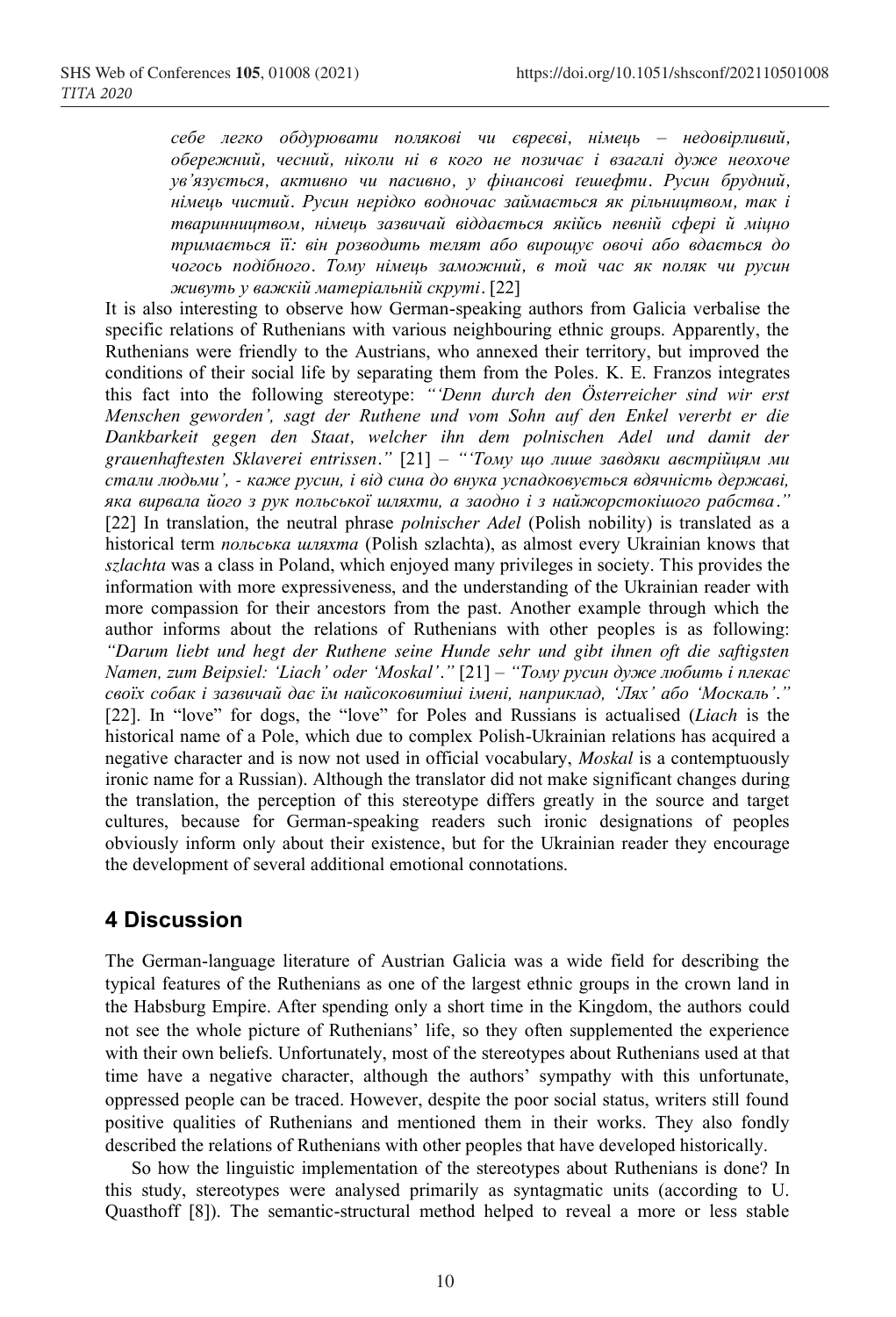valence of stereotype units, namely: ethnonym in the singular or plural  $+$  verb, usually in the present tense to emphasise the actuality of events (because all analysed works were written and addressed to the German-speaking reader in synchronism) + a set of features in the form of secondary parts of the sentence. The verbalisation of the stereotype begins already at the level of ethnonyms and, as the examples have shown, already at this stage many debatable issues have arisen regarding their translation in the Ukrainian language. While the German-speaking authors were more indifferent to whether the Ruthenians would be called Ruthenians, Russians, Little Russians, or Ukrainians, for the modern Ukrainian-speaking reader the translators chose the most appropriate notation so as not to offend his identity. Therefore, the analysis of the social-cultural significance of stereotypes in the source and target cultures plays a key role in the study of the verbalisation of ethnic stereotypes.

A popular way to verbalise stereotypes are grammatical and sometimes lexical forms of superlatives, which exaggerate and emotionally emphasise the positive or negative qualities of Ruthenians. Superlatives for negative characteristics are not always translated by Ukrainian translators, while superlatives for positive qualities sometimes appear more often than in the original. Due to stylistic means of comparison and antithesis, the writers revealed about the typical relations of the Ruthenians with other peoples and compared them. Examples have shown that Ruthenians were often compared to Poles as two Slavic peoples in Galicia. Such stereotypes tend to describe positive qualities. Instead, the comparison of the Ruthenian with the German showed a sad reality and presented them in a rather negative light. It was also interesting to trace the verbalisation of the stereotypes about Ruthenians at the contextual level. Usually, such stereotypes are not transmitted directly, but veiled, so it requires not only to know the plot of the work, but also to have knowledge of extralinguistic, social-cultural factors to understand them.

## **5 Conclusion**

Ethnic stereotypes describe in a simplified and reduced way the representatives of a certain ethnic group, their traits, habits, professions, appearance and relations with other peoples. Analysing the works of four German-speaking writers who were born in Galicia (S. Landmann, L. von Sacher-Masoch, K. E. Franzos) or travelled across its territory (A. von Guttry), we can see the whole picture of the daily life of its inhabitants, who belonged to different ethnic groups. For the current state of development of science, it was interesting to obtain information about the Ruthenians as representatives of the Ukrainian peoples in the western Ukrainian territory. Such information is crucial for understanding how Ukrainians were perceived in the past and how such beliefs influenced the formation of relations with this people in the present. As we know, Ukrainians do not stop fighting tirelessly for the recognition of their own identity in the international space. Some negative stereotypes about Ruthenians date back many centuries, as evidenced by the analysed examples from the works of the 19th century. From the stereotypes presented in the article, we see that even at that time Ruthenians were endowed with many negative qualities. In addition, the authors often mention the plight of this people, although the Ruthenians themselves were happy to be under Habsburg rule. In order not to injure and upset the modern Ukrainian reader with information about his ancestors, translators skillfully applied translation changes and corrected the author's words where possible and necessary. The hypothesis presented in the methodological part of this article that verbalised stereotypes will be transformed, as we speak about the translation of culturally marked units, has been confirmed. The postulates of culturally oriented translation studies presuppose the impossibility of considering the source and target text on the basis of its interrelation alone. According to L. Venuti, the translator must play a key role in the global circulation of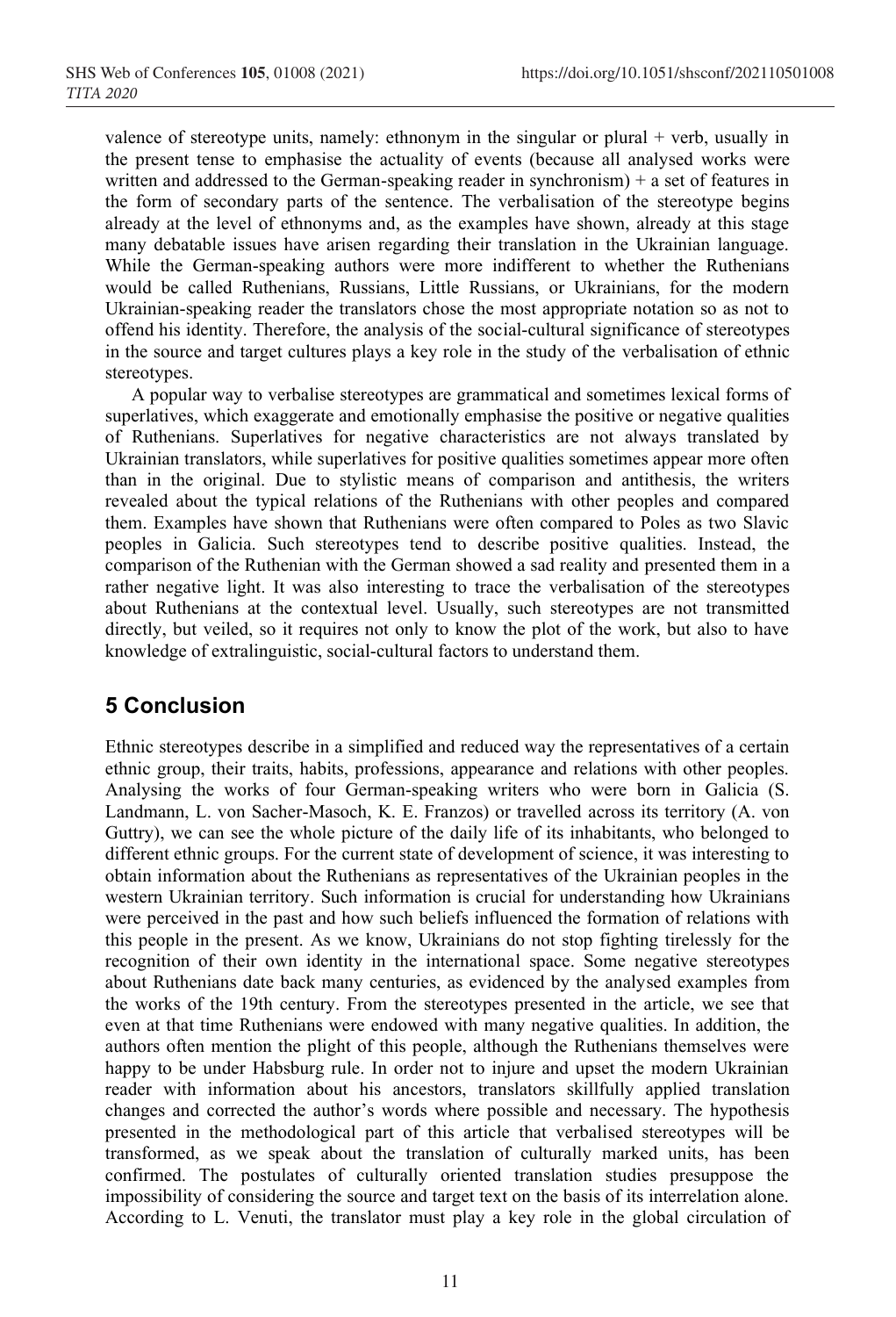culture to reveal the invisibility of cultural values, and at the same time the linguistic differences between the source and target cultures [34]. Therefore, the translation of verbalised stereotypes can and should be modified according to the needs and expectations of the target readers, if it is a stereotype of one's own ethnic group, so that translation is a product of historical and social epochs but not a marginalised interlingual transfer.

#### **References**

- 1. J. House, *Translation Quality Assessment. Past and present* (Routledge, London, 2015)
- 2. S. Bassnett, A. Lefevere (eds.), *Translation, History and Culture* (Pinter, London, 1990)
- 3. K. Reiß, H. J. Vermeer, *Grundlegung einer allgemeinen Translationstheorie, 2 Aufl. 1991* (Niemeyer, Tübingen, 1984)
- 4. J. L. Hilton, W. von Hippel, Annu. Rev. Psychol., **47**, 237-271 (1996)
- 5. Oxford Reference, *Ethnic stereotypes*. URL:
- https://www.oxfordreference.com/view/10.1093/oi/authority.20110803095759563
- 6. W. Lippmann, *Public Opinion* (Transaction Publishers, New Brunswick and London, 1998)
- 7. J. Gilmour, Behav. Scien. Undergrad. Journ., **2(1)**, 67-73 (2015)
- 8. H. H. Hahn, Stereotypen, Vorurteile, Völkerbilder in Ost und West in Wissenschaft und Unterricht – Eine Bibliographie, **2**, XI-XVII (2008)
- 9. U. Quasthoff, *Soziales Vorurteil und Kommunikation – Eine sprachwissenschaftliche Analyse des Stereotyps. Ein interdisziplinärer Versuch im Bereich von Linguistik, Sozialwissenschaft und Psychologie* (Athenäum, Frankfurt a. M., 1973)
- 10. O. Falafivka, Studia methodologica, **38**, 208-213 (2014)
- 11. H. J. Heringer, *Interkulturelle Kommunikation: Grundlagen und Konzepte* (A. Francke Verlag, Tübingen und Basel, 2017)
- 12. C. Marinetti, Handb. of Transl. Studies, **2**, 26-30 (2011)
- 13. D. Bachmann-Medick, Translation Studies, **2:1**, 2-16 (2009). URL: https://www.tandfonline.com/doi/full/10.1080/14781700802496118?scroll=top&need Access=true
- 14. M. Kłańska, *Daleko od Wiednia: Galicja w oczach pisarzy niemieckojęzycznych, 1772- 1918* (Tow. Autorów i Wydawców Prac Naukowych Universitas, Cracow, 1991)
- 15. R. A. Mark, *Galizien unter österreichischer Herrschaft. Verwaltung – Kirche – Bevölkerung* (Herder-Institut, Marburg, 1994)
- 16. S. Landmann, *Mein Galizien. Das Land hinter den Karpaten* (E. A. Herbig, München, 1995)
- 17. D. Hüchtker, Die Nationalisierung von Grenzen: Zur Konstruktion nationaler Identität in sprachlich gemischten Grenzregionen, 81-108 (2002)
- 18. M. Kłańska, Galizien als gemein. Literaturlandsch.: Beiträge des 2. Inssbrucker Symp. poln. und österr. Literaturwiss., 35-48 (1988)
- 19. Yu. Prokhasko, Histories of Literature: Collected Articles, 1-87 (2010)
- 20. Die großen Unbekannten: Die Ruthenen. URL:

https://ww1.habsburger.net/de/kapitel/die-grossen-unbekannten-die-ruthenen

- 21. K. E. Franzos, Vom Don zur Donau*,* **I**, 1–106 (1912)
- 22. K. E. Franzos, Ucrainica: Cultural Essays (translated by P. Rykhlo), 21-84 (2010)
- 23. A. von Guttry, Es war einmal Galizien…, 44-72 (2015)
- 24. A. von Guttry, Once upon a time there was Galicia… (translated by I. Klym, A. Paslavska), 45-73 (2015)
- 25. L. von Sacher-Masoch, *Don Juan von Kolomea*. URL: https://www.projektgutenberg.org/sacher-m/kolomea/kolomea.html